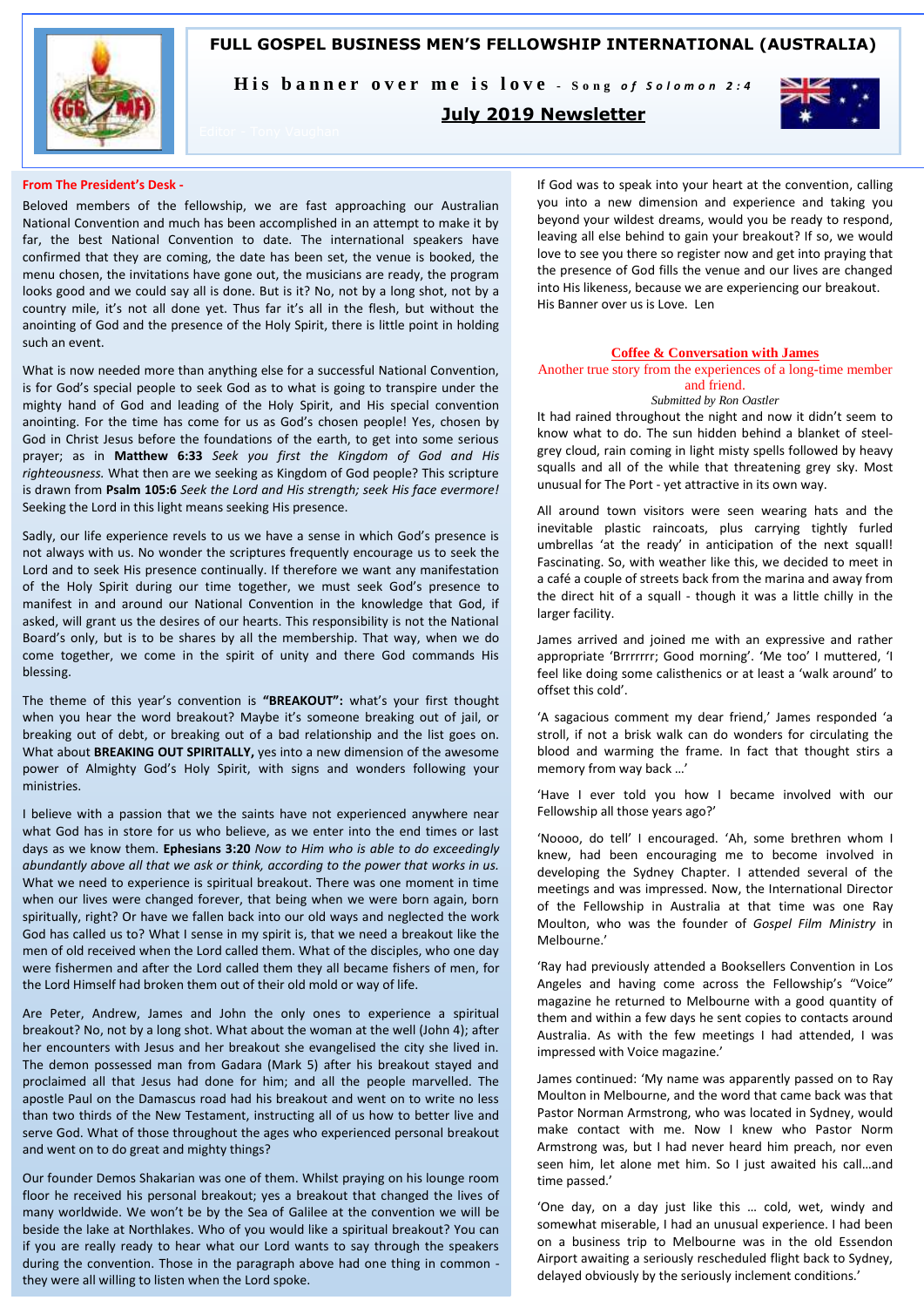'The gate lounges were full - but I was fortunate enough to find a seat along the side of the concourse. It was interesting to see many folk strolling along the concourse to keep warm and to while away the time. One man in particular caught my eye. He wore a narrow brimmed hat, along with a grey plastic raincoat over his suit. I had seen him stroll up and down the concourse several times before I heard the Lord say to me "that is Pastor Norman Armstrong". Now remember, while I knew the name, I had never heard him preach or even seen this man, let alone met him.'

'So, as he drew near I rose from my seat with a real test of faith and approached him and asked "Is your name Armstrong?" to which he replied "Yes, it is."

'Then with only a short pause I prompted "Pastor Norman Armstrong?" (Was this second question a hiccup in my faith, or was I overawed by his first response?). "Yes, that is me," he confirmed "and who may I ask are you?"'

'I introduced myself and Pastor Norm quickly came back with the statement "Praise the Lord, I have it on my list to contact you about joining a committee to run a Chapter of the Businessmen's Fellowship."

'So it was that I subsequently met with him, joined a small group of brethren and began running regular outreach dinner meetings in the greater Sydney area. Over time, I was privileged to serve as Chapter Secretary, Vice-President and Chapter President, etc. Meanwhile of course, there were brethren in Brisbane and Adelaide who had joined this God ordained move and were engaged in similar outreach dinners – but more of this later'.

'However, my initiation was by way of that special little miracle – a lesson I have never forgotten.'

'It is not unusual then on a day like this, seeing a man in a hat and plastic raincoat, to have the memory of Pastor Norm revived. It also reminds me about responding to a prompting of the Holy Spirit and exercising Faith.'

## **HIS PRESENCE – John Diamond Brisbane Australia**

Reprinted from VOICE magazine September 1980 (Volume 28 Number 8)



My son lay dying. As I stroked his silky blond hair, I wept in anguish that his time with us had been three short years. As he slept, I remembered my mother's death when I had been only a couple of years older than Christopher was now. My five-year-old mind was not capable of understanding a great deal, but I knew that mother and I were alone in the house. As I lay in my cot looking through the bars towards her bed, I could hear her gasping for breath. Suddenly a robed figure

stood at the foot of her bed. Although I could not make out his countenance, He said to me, "Don't worry, John. Everything will be all right." His presence had given me a sense of peace. I have always felt He was there to take my mother home. Since that time, I seemed to know God was with me. While I was growing up, I went to a boarding school where I felt God's presence in the sanctuary. Leaving school, I joined the Royal Air Force and then entered the field of computers. After immigrating to Australia in 1968, I met and married my wife Joy. We settled in Brisbane.

In 1974, I was invited to attend a businessmen's luncheon. I thought it was a good idea because I could meet businessmen who might require computer time. Imagine how I felt when the men hugged each other and clapped their hands! Yet I felt they had something special. I was interested because I had been thinking there had to be more to religion than Sunday morning.

A year later I was invited to a banquet where Demos Shakarian was the guest speaker. At the close of meeting, he invited people to come forward for ministry. The first invitation was for salvation. I thought I do not need that. The second was for the infilling of the Holy Spirit. "I don't need that, either," I thought. But then Demos asked businessmen who had problems at work to come forward. I was having difficulties, and the urgency to go forward pressed in on me. My heart felt like it was racing. I pushed my chair back, thinking how stupid I must look as I nearly ran to the front.

My hands went up, and all I could say was, "Please, Jesus, help me. I need you so much." I continued praying, asking for Jesus' help. Someone prayed for me and I could feel the presence of God touching me. I now knew Him as my personal saviour, but I also knew there was more. My Fellowship friends began praying with me to receive the baptism in the Holy Spirit. The Lord was blessing me and making changes in my life and I knew it, but I still wasn't at peace about the fullness of the Spirit.

At the first National convention of FGBMFI to be held in Brisbane - May 1976 – I responded to the invitation for prayer. There at the altar, I was slain in the Spirit and the Lord gave me my prayer language. My "Sunday morning Christianity" gave way to a new, power-filled life in Jesus. Joy frequently questioned me about the luncheons and banquets, but I found it hard really communicate to her that Jesus is alive and that she too, could have a personal relationship with him. Each night I'd put my hand on her head as we went to sleep and silently pray," Lord, Joy is for You, in Your time."

When we decided to visit my relatives in England, I prayed, Lord, if you want me to witness for You, then I must have my wife know you as her Lord and Saviour." I also had a vision that I would attend a FGBMFI banquet, but when I inquired, I found there were no chapters in London. A few months later during lunch Joy said to me, "John, there is something I've been wanting to say for a fortnight." I wasn't prepared for her next remark. I thought she'd say something about the house.

"You've changed, John," she said. "God seems so real to you. I want to know Him, too. The next time there is a banquet, I want to go." Joy went with me to our next banquet. I was surprised when the chairman asked me to give my testimony. When our evening speaker gave the altar call, Joy responded and was born again! God had answered my prayer. Joy became a Christian before we went on our holiday to England. While we were there, I attended a banquet in London to form the first FGBMFI chapter. The men who were organising the chapter mentioned that they had only thought about it three months before, but God had shown me 11 months before that I would be there.

Two years later, in March of 1979, our little Christopher was diagnosed as having cancer. We were told there was no worldly hope for a cure. But my parish priest, Full Gospel Fellowship friends, Joy and I had a healing service. We anointed Christopher with oil and laid hands on him. We prayed, believing that our request for his healing had been granted. Another minister shared that I must be willing to give Christopher up to God, for His perfect will to be done. Monday, May 7, I was at Christopher's bedside asking God what I should do. If only I could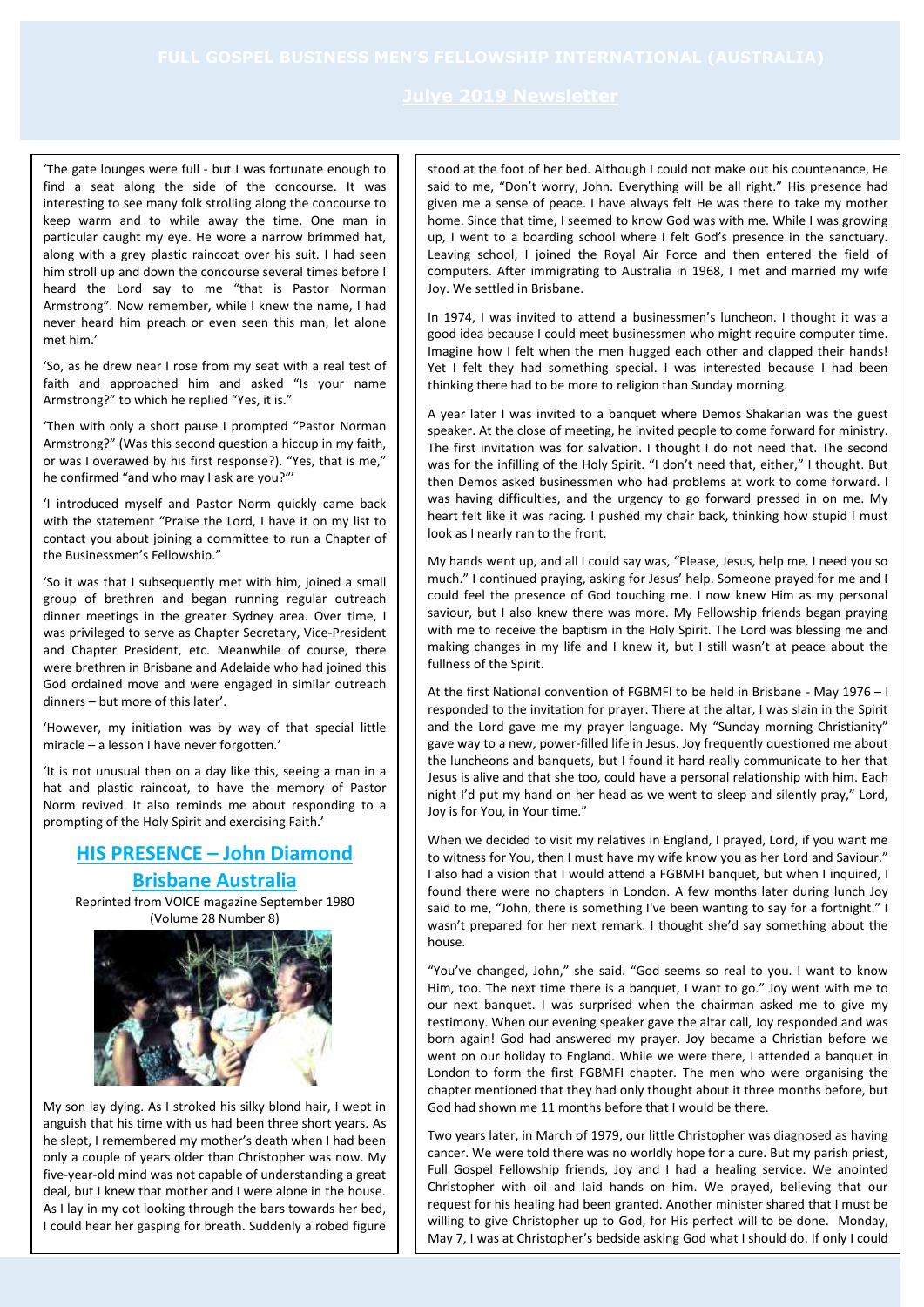experience God's presence and have peace about my son as I had when my mother died. I cried out to God: "Father, wherever You are in that vast space between heaven and earth, please let me know what to do." God's answer came through the lips of my son, the last words he spoke: "Praise the Lord." When I began praising Him, I knew the Holy Spirit was with me. I felt the Lord's presence just as I had when I was a child. Only ten minutes after the Lord urged me to praise Him, Christopher went to meet Jesus. He went so quietly it took me a few seconds to realise what had happened. Although I knew the presence of the Lord was with me, it was still not easy to give up my son. Hadn't we prayed for a miracle? Hadn't we anointed him with oil and claimed his healing? What was I to think?

These questions have not had quick or easy answers, even though we have known the peace of God throughout the trying times. We did learn that children afflicted with Christopher's kind of cancer generally suffer a great deal. Doctors, we learned after Christopher's death, had been puzzled that his illness had not evidenced the pain they expected. We believe this lack of pain was an answer to prayer. In September 1979, four months after Christopher's death, God blessed us with a beautiful, healthy daughter to enrich our lives. Last Christmas (1979) I had some photographs made from slides we had taken of Christopher. When I pulled the pictures from the envelope, my eyes filled with tears once again at our loss. Hurrying across the street to a church, I sat in back and gave way to my grief, once again asking the Lord, "Why?" My tears finally subsided, and I returned to work. Before the day was over, an elder in a local church approached me. He said he had been in the audience at a recent prayer breakfast where I had given my testimony. He related that he now felt much more able to minister to bereaved people in his congregation, because my sharing had helped him understand how to relate to them. In God's goodness, He had given me another evidence that blessings could come out of the tragedy of Christopher's death. God has allowed me to minister on several occasions to those who have lost children as we did. I praise Him that He has shown me that He really will turn our mourning into joy.

God has continued to give comfort, sometimes at totally unexpected moments. At a prayer meeting not long ago, we sang praises and went into a time of personal worship. My thoughts were on the cross of Jesus, but suddenly the cross disappeared, and I was looking at beautiful clouds. As they parted, I saw the right hand of Jesus. Holding His hand was Christopher, dressed in a familiar T-shirt and shorts. I was assured once again that Christopher was with the Lord. King David experienced the loss of his child as recorded in 2 Samuel 12:23 and said, "I shall go to him, but he shall not return to me." Those words have become our promise, but we also recognise that God can receive glory now as we await that time. Our prayer is that we will not miss any opportunity to share with others the love Jesus has showered upon us. He has truly shown us that Romans 8:28 is for today. "And we know that all things work together for good to them that love God …"

# **SALVATION BY GRACE ALONE**

## **John Newton**

"Salvation is wholly of grace, not only undeserved but undesired by us until God is pleased to awaken us to a sense of our need of it. And then we find everything prepared that our wants require or our wishes conceive; yea, that He has done exceedingly beyond what we could either ask or think. Salvation is wholly of the Lord and bears those signatures of infinite wisdom, power, and goodness which distinguish all His works from the puny imitations of men.

It is every way worthy of Himself, a great, a free, a full, a sure salvation. It is great whether we consider the objects (miserable, hell-deserving sinners), the end (the restoration of such alienated creatures to His image and favour, to immortal life and happiness) or the means (the incarnation, humiliation, sufferings and death of His beloved Son). It is free, without exception of persons or cases, without any conditions or qualifications, but such as He, Himself, performs in them and bestows upon them."



## **EVENTS – See webpage for details**